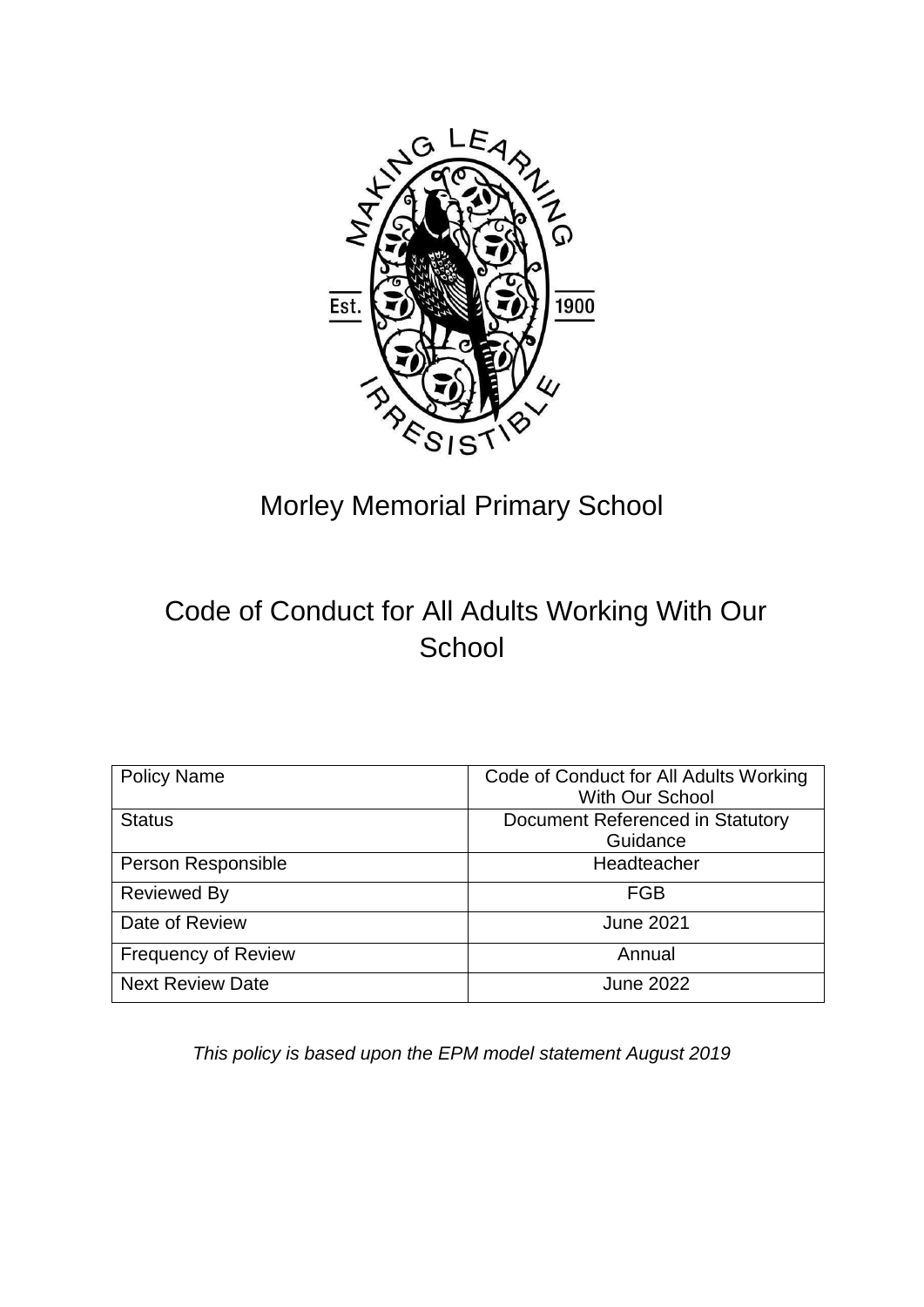**Contents** 

| 1.  | Introduction                                                     | 1              |
|-----|------------------------------------------------------------------|----------------|
| 2.  | <b>Expected Professional Standards</b>                           | $\overline{2}$ |
| 3.  | Confidentiality                                                  | 3              |
| 4.  | Propriety, Behaviour and Appearance                              | $\overline{4}$ |
| 5.  | Sexual Contact with Children and Young People and Abuse of Trust | 5              |
| 6.  | <b>Infatuations and Crushes</b>                                  | 6              |
| 7.  | Gifts, Rewards, Favouritism and Exclusion                        | 6              |
| 8.  | Social Contact and Social Networking                             | 7              |
| 9.  | Physical Contact, Personal Privacy and Personal Care             | 8              |
| 10. | Behaviour Management and Physical Intervention                   | 9              |
| 11. | <b>First Aid and Medication</b>                                  | 9              |
| 12. | One to One Situations and Meetings with Pupils                   | 10             |
| 13. | <b>Transporting Pupils</b>                                       | 10             |
| 14. | <b>Educational Visits and School Clubs</b>                       | 11             |
| 15. | Curriculum                                                       | 11             |
| 16. | Photography, Videos and other Creative Arts                      | 12             |
| 17. | Unacceptable Use of ICT Facilities and Monitoring                | 13             |
| 18. | Reporting Concerns and Recording Incidents                       | 14             |
| 19. | <b>Monitoring and Review</b>                                     | 15             |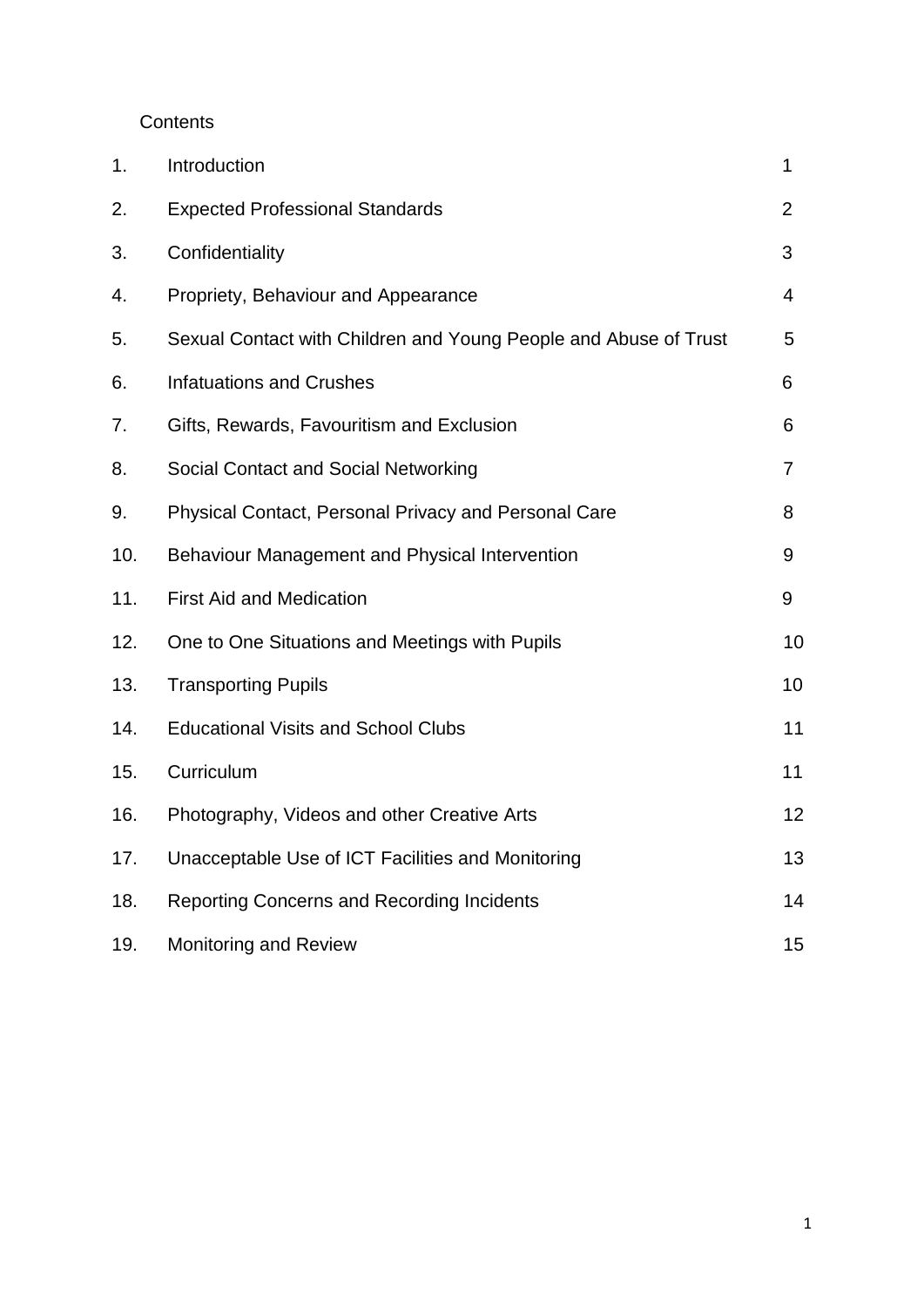## **Code of Conduct for All Adults**

## **1. Introduction**

1.1. The Code sets out the professional standards expected and the duty upon adults to abide by it. All adults have a duty to keep pupils safe, promote their welfare and to protect them from radicalisation (the Prevent Duty), abuse (sexual, physical and emotional), neglect and safeguarding concerns. This duty is, in part, exercised through the development of respectful, caring and professional relationships between adults and pupils and behaviour by adults that demonstrates integrity, maturity and good judgement. Following this Code will help to safeguard adults from being maliciously, falsely or mistakenly suspected or accused of misconduct in relation to pupils.

1.2. For the purposes of this Code, the term and references to 'adult' means the following: governing body members, all teaching and other employees (whether or not paid or unpaid, employed or self-employed and whether or not employed directly by the School, external contractors providing services to pupils on behalf of the School, teacher trainees and other trainees/apprentices, volunteers and any other individuals who work for or provide services on behalf of or for the School to include but not limited to all those detailed in the single central record (as amended). For the purposes of this Code 'young person/people', 'pupils' and 'child/ren' includes all those for whom the School provides education or other services.

1.3. This Code takes account of the most recent versions of the following guidance (statutory and non-statutory):

- 'Keeping Children Safe in Education' Department of Education ('DfE') (statutory)
- Working Together to Safeguard Children' HM Government (statutory)
- 'Guidance for Safer Working Practice for those Working with Children and Young People in Education Settings' (non-statutory)

This Code cannot provide an exhaustive list of what is, or is not, appropriate behaviour for adults. However, it does highlight behaviour that is illegal, inappropriate or inadvisable in relation to the required professional standards. There will be occasions and circumstances in which adults have to make decisions or take action in the best interests of the pupil where no specific guidance has been given. Adults are expected to make responsible and informed judgements about their own behaviour in order to secure the best interests and welfare of the pupils.

1.4. Any behaviour in breach of this Code by employees may result in action under our disciplinary procedure. Such behaviour may constitute gross misconduct and, as such, may result in summary dismissal. The Governing Body will take a strict approach to serious breaches of this Code.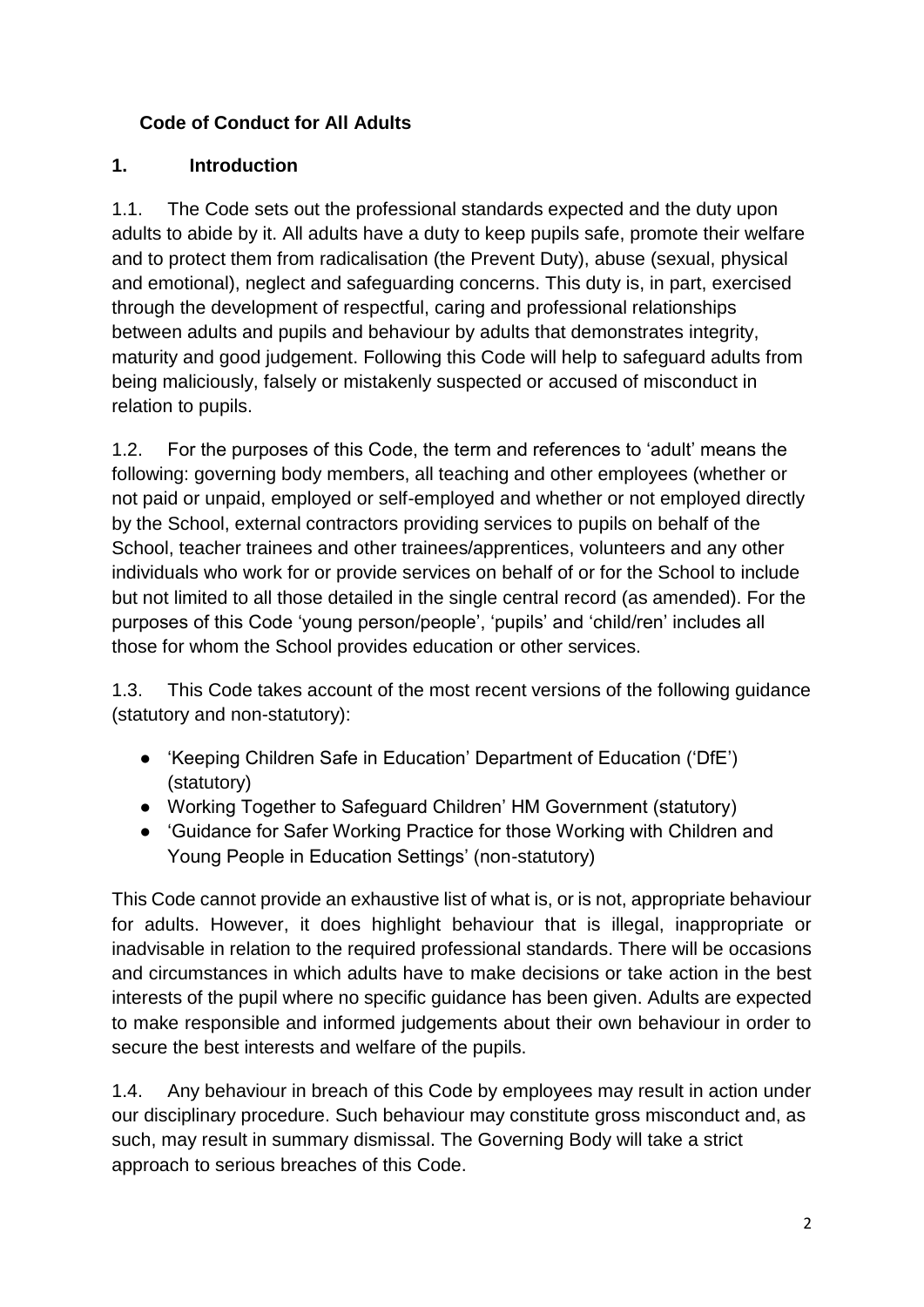## 1.5. Safeguarding and Child Protection Policy

Adults have a duty to act in accordance with the Safeguarding and Child Protection policy which is available from the school website and report any safeguarding, child protection, welfare or radicalisation concerns about a pupil to the Designated Safeguarding Lead.

#### 1.6. Whistleblowing

Adults must raise concerns they have about the safeguarding or child protection practices by following the Whistleblowing Policy, which is available from the school website. An adult who raises a matter under the whistleblowing policy or makes a public interest disclosure will have the protection of the relevant legislation.

1.7. Allegations of Abuse Against Teachers and Other Employees and Volunteers

Where it is alleged that an adult has:

- behaved in a way that has harmed a child, or may have harmed a child
- possibly committed a criminal offence against or related to a child
- behaved towards a child or children in a way that indicates they would pose a risk of harm to children

then the governing body will follow the School's Procedure for Dealing with Allegations of Abuse Against Teachers and Other Employees and Volunteers and the guidance set out in Part Four of Keeping Children Safe in Education DfE which is available from the school office or staff shared drive

## **2. Expected Professional Standards**

2.1. All adults, as appropriate to the role and/or job description of the individual, must:

- Place the well-being and learning of pupils at the centre of their professional practice
- Have high expectations for all pupils, be committed to addressing underachievement, and work to help pupils progress regardless of their background and personal circumstances
- Treat pupils fairly and with respect, take their knowledge, views, opinions and feelings seriously, and value diversity and individuality
- Model the characteristics they are trying to inspire in pupils, including enthusiasm for learning, a spirit of enquiry, honesty, tolerance, social responsibility, patience, and a genuine concern for other people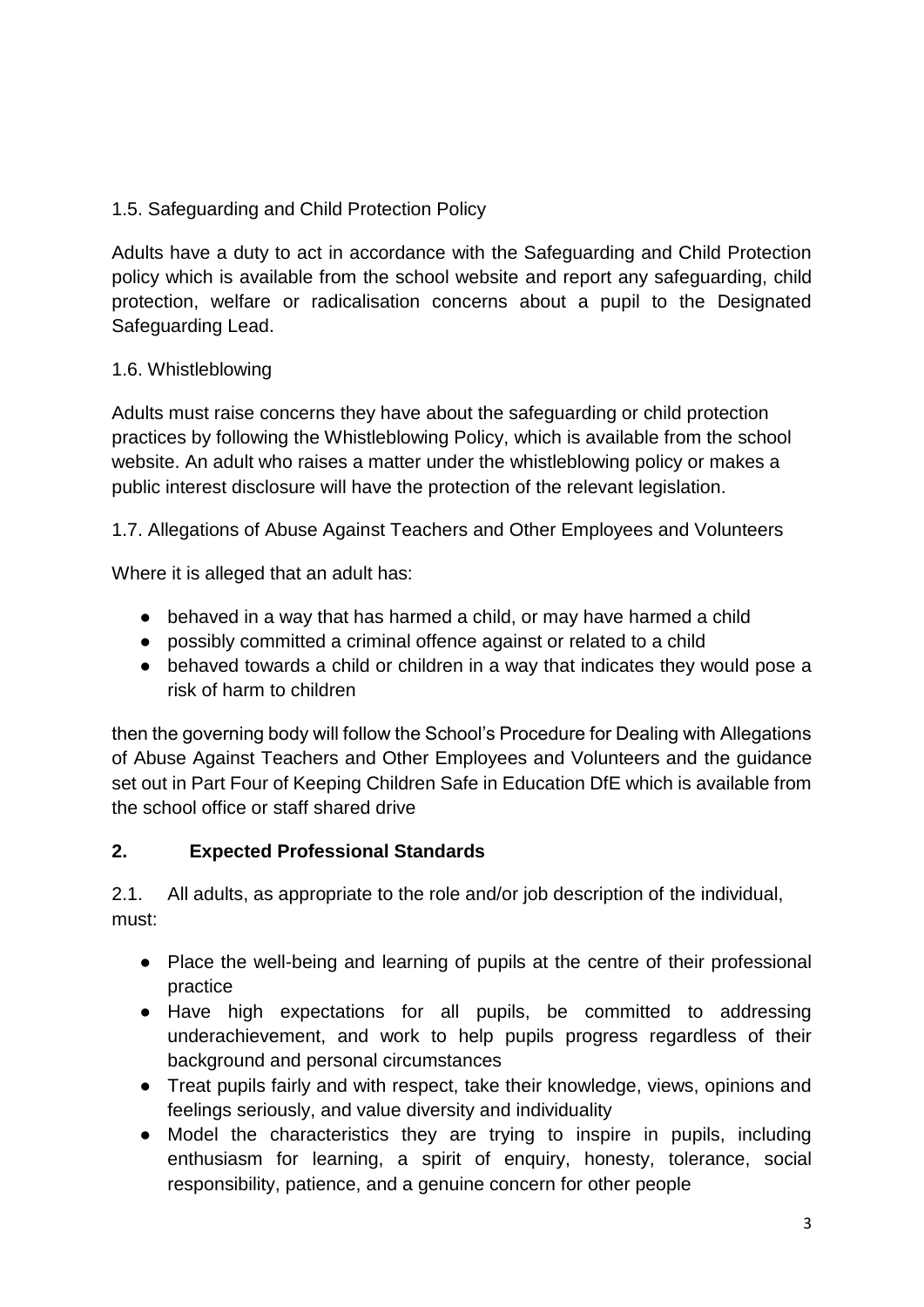- Respond sensitively to the differences in the home backgrounds and circumstances of pupils, recognising the key role that parents and carers play in pupils' education
- Seek to work in partnership with parents and carers, respecting their views and promoting understanding and co-operation to support the young person's learning and wellbeing in and out of School
- Reflect on their own practice, develop their skills, knowledge and expertise, and adapt appropriately to learn with and from colleagues
- Ensure that the same professional standards are always applied regardless of culture, disability, gender, language, racial origin, religious belief and/or sexual identity

2.2. Teachers are required to comply with th[e](https://www.gov.uk/government/uploads/system/uploads/attachment_data/file/301107/Teachers__Standards.pdf) [Teachers' Standards September 1st](https://www.gov.uk/government/uploads/system/uploads/attachment_data/file/301107/Teachers__Standards.pdf)  [2012,](https://www.gov.uk/government/uploads/system/uploads/attachment_data/file/301107/Teachers__Standards.pdf) in particular, Part 2 Personal and Professional Standards.All adults must be familiar with and act in accordance with the most recent versions of the following documents:

- Part 1 of Keeping Children Safe in Education DfE (statutory)
- Working Together to Safeguard Children HM Government (statutory)
- Prevent Duty Guidance HM Government (statutory)
- 'The Prevent Duty Departmental Advice for Schools and Childcare Providers' DfE
- 'Guidance for Safer Working Practice for those Working with Children and Young People in Education Settings' (non-statutory).

2.3. An employee who fails to bring a matter of concern to the attention of senior management and/or the relevant agencies is likely to be subject to disciplinary action.

## **3. Confidentiality**

3.1. As data controllers, all Schools are subject to the General Data Protection Regulation (GDPR) and Data Protection Act 2018 ("Data Protection Legislation"). In addition, teachers owe a common law duty of care to safeguard the welfare of their pupils. This duty is acknowledged in the provisions governing disclosure of information about pupils.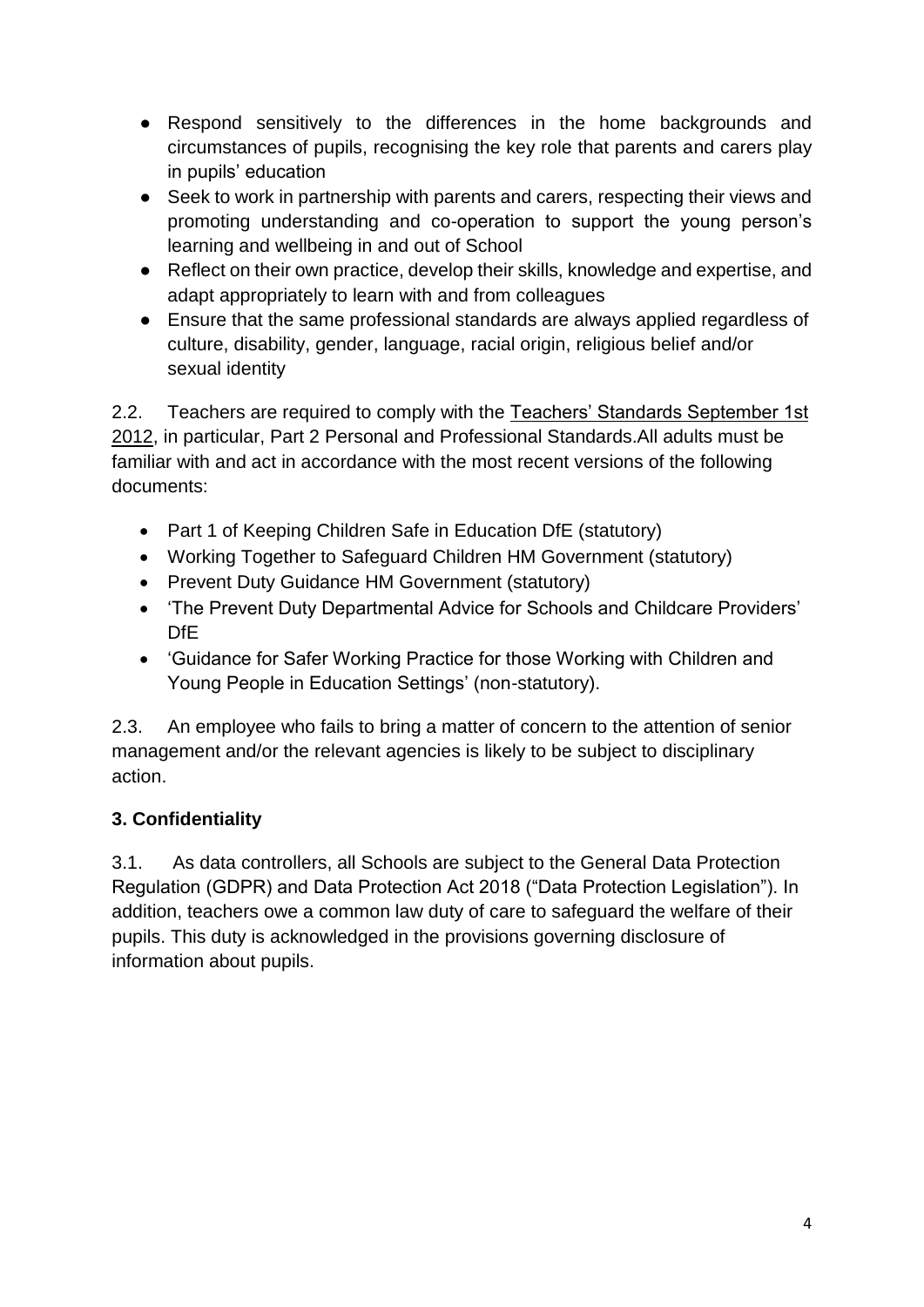3.2. Adults may have access to special category personal data about pupils and their families, which must be kept confidential at all times and only shared when legally permissible to do so and in the interests of the child. Records should only be shared with those who have a legitimate professional need to see them. In circumstances where special category personal data needs to be shared, the Data Protection Legislation contains 'safeguarding of children and individuals at risk' as a processing condition that allows practitioners to share information without consent if it is not possible to gain consent. In such cases, adults have a duty to pass the information on without delay to those with designated safeguarding responsibilities. See paragraph 18 below.

3.3. Confidential or personal information about a pupil or their family must never be disclosed to anyone other than on a need to know basis and advice should be sought prior to disclosure to ensure such disclosure is in accordance with the Data Protection Legislation, The Education (Pupil Information) Regulations 2005 (Maintained Schools), and the School's Privacy Notices. In circumstances where the pupil's identity does not need to be disclosed the information should be used anonymously. The information must never be used to intimidate, humiliate, or embarrass the pupil. The information must never be used by anyone for their own or others advantage (including that of partners, friends, relatives or other organisations).

3.4. Confidential information about pupils must be held securely. Confidential information about pupils must not be held off the School site other than on security protected School equipment. The information must only be stored for the length of time necessary to discharge the task for which it is required.

3.5. If a pupil or parent/carer makes a disclosure regarding abuse or neglect, the adult must follow the School's procedures and the guidance as set out in 'Keeping Children Safe in Education' DfE. Confidentiality must not be promised to the pupil or parent/carer, however, reassurance should be given that the information will be treated sensitively.

3.6. If an adult is in any doubt about the storage or sharing of information they must seek guidance from the Designated Safeguarding Lead. Any media or legal enquiries must be passed to senior management.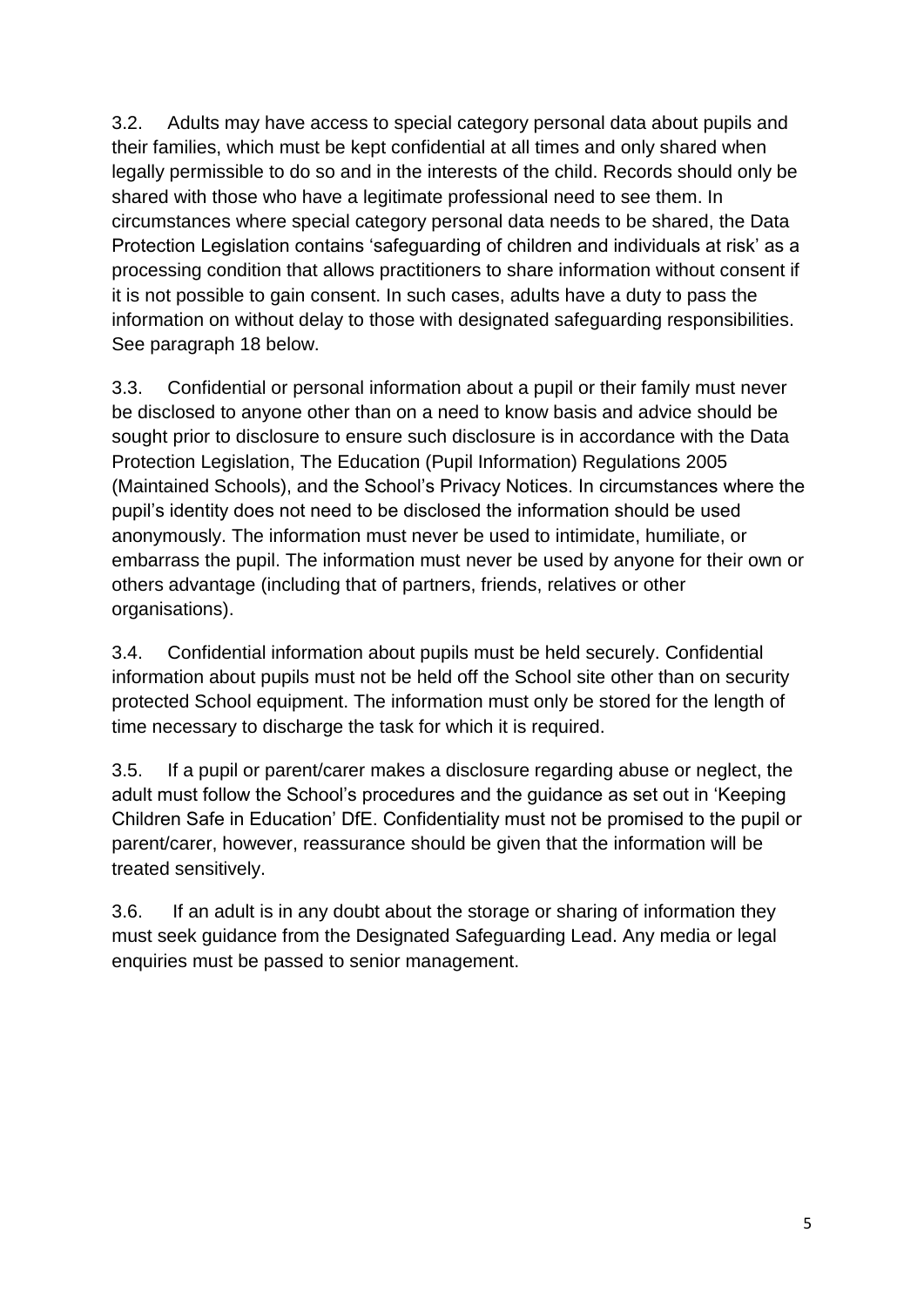## **4. Propriety, Behaviour and Appearance**

4.1. All adults working with children have a responsibility to maintain public confidence in their ability to safeguard the welfare and best interests of pupils. They should adopt high standards of personal conduct in order to maintain the confidence and respect of their colleagues, pupils and the public in general. An adult's behaviour or actions, either in or out of the workplace, must not compromise their position within the work setting, or bring the School into disrepute. Non-exhaustive examples of unacceptable behaviour are contained in our disciplinary procedure/rules.

4.2. Adults are required to notify the School immediately of any allegation/s of misconduct that are of a safeguarding nature made against them (or implicating them), by a child or adult in relation to any outside work or interest (whether paid or unpaid) and, of any arrest or criminal charge whether child-related or not. Where employees fail to do so, this will be treated as a serious breach of this Code and dealt with under our disciplinary procedure.

4.3. Individuals should not behave in a manner which would lead any reasonable person to:

Question their suitability to work with children

Act as an appropriate role model

Make, or encourage others to make sexual remarks to, or about, a pupil

Use inappropriate language to or in the presence of pupils

Discuss their personal or sexual relationships with or in the presence of pupils

Make, or encourage others to make, unprofessional personal comments which scapegoat, demean or humiliate, or might be interpreted as such

Behaving in an unsuitable way towards children may result in disqualification from childcare under the Childcare Act 2006, prohibition from teaching by the Teaching Regulation Agency (TRA), a bar from engaging in regulated activity, or action by another relevant regulatory.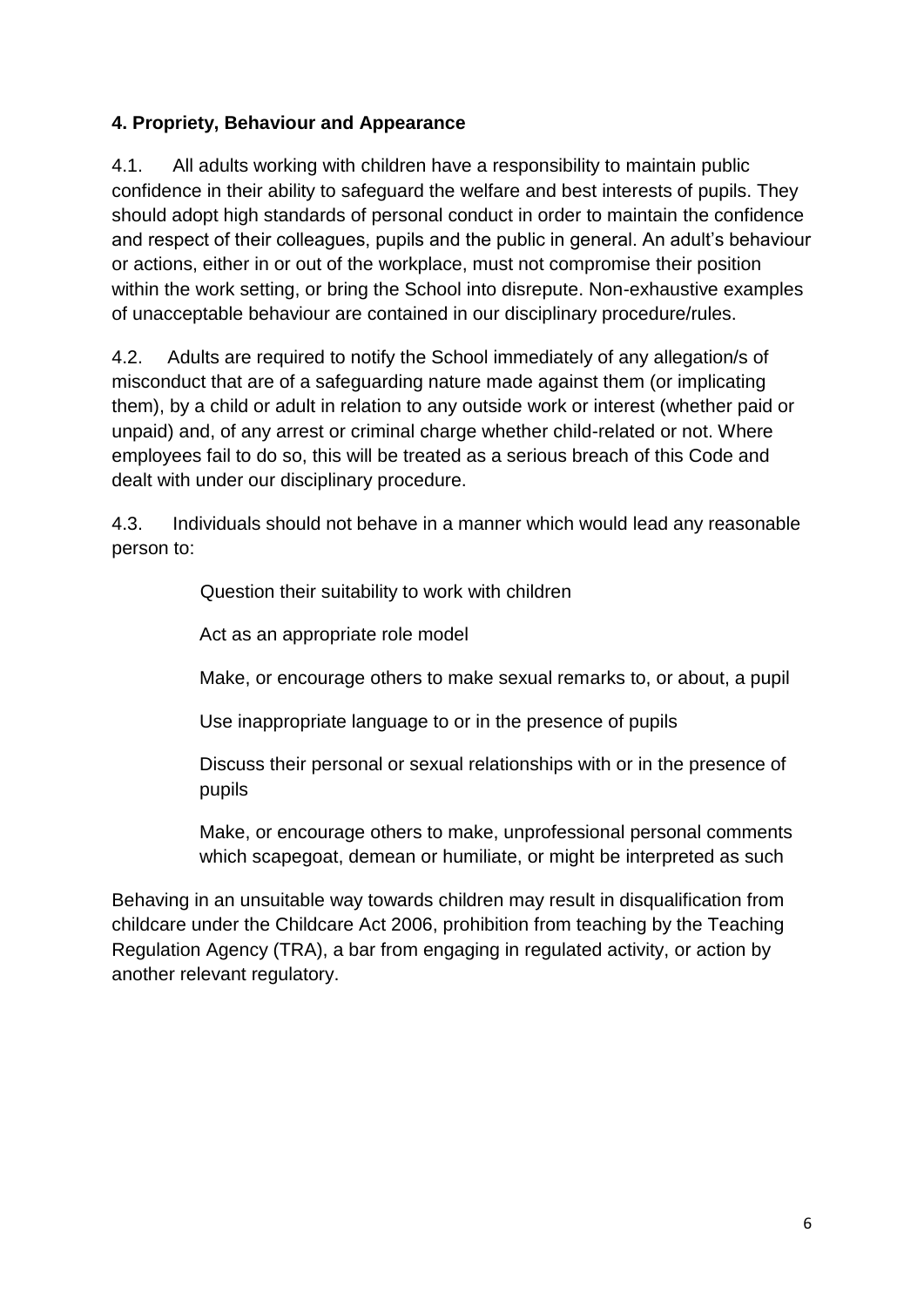4.4. A person's dress and appearance are matters of personal choice, selfexpression, religious and cultural customs. However, adults must maintain an appropriate standard of dress and personal appearance at work which promotes a positive and professional image. Clothing and footwear must be safe and clean and take account of health and safety considerations. Adults must ensure they are dressed in ways which are appropriate to their role and not likely to be viewed as offensive, revealing or sexually provocative and specifically should not distract, cause embarrassment or give rise to misunderstanding, should be religious and culturally sensitive and free of any political or otherwise contentious slogans, and not considered to be discriminatory. Adults who dress or appear in a manner which may be considered as inappropriate could render themselves vulnerable to criticism or, where the adult is an employee, allegations of misconduct that may lead to action under our disciplinary procedure.

4.5. Personal property of a sexually-explicit nature or property which might be regarded as promoting radicalisation or otherwise inappropriate such as books, magazines, CDs, DVDs or such material on any electronic media including links to such material must not be brought onto or stored on School premises or on any School equipment.

## **5. Sexual Contact with Children and Young People and Abuse of Trust**

5.1. A relationship between an adult and a child or young person is not a relationship between equals; the adult has a position of power or influence. There is potential for exploitation and harm of children or vulnerable young people and all adults have a responsibility to ensure that an unequal balance of power is not used for personal advantage or gratification. Adults must not use their status or position to form or promote relationships with children (whether current pupils or not), that are of a sexual nature, or which may become so. Adults should maintain appropriate professional boundaries and avoid behaviour which might be misinterpreted by others. They should report any incident with this potential.

5.2. Any sexual behaviour or activity, whether homosexual or heterosexual, by an adult with or towards a child/pupil or young person, is illegal. Children and young people are protected by the same laws as adults in relation to non-consensual sexual behaviour. They are additionally protected by specific legal provisions regardless of whether there is consent or not. Where a person aged 18 or over is in a specified position of trust with a child or young person under 18 years, the Sexual Offences Act 2003 makes it an offence for that person to engage in sexual activity with or in the presence of that child or to cause or incite that child to engage in or watch sexual activity.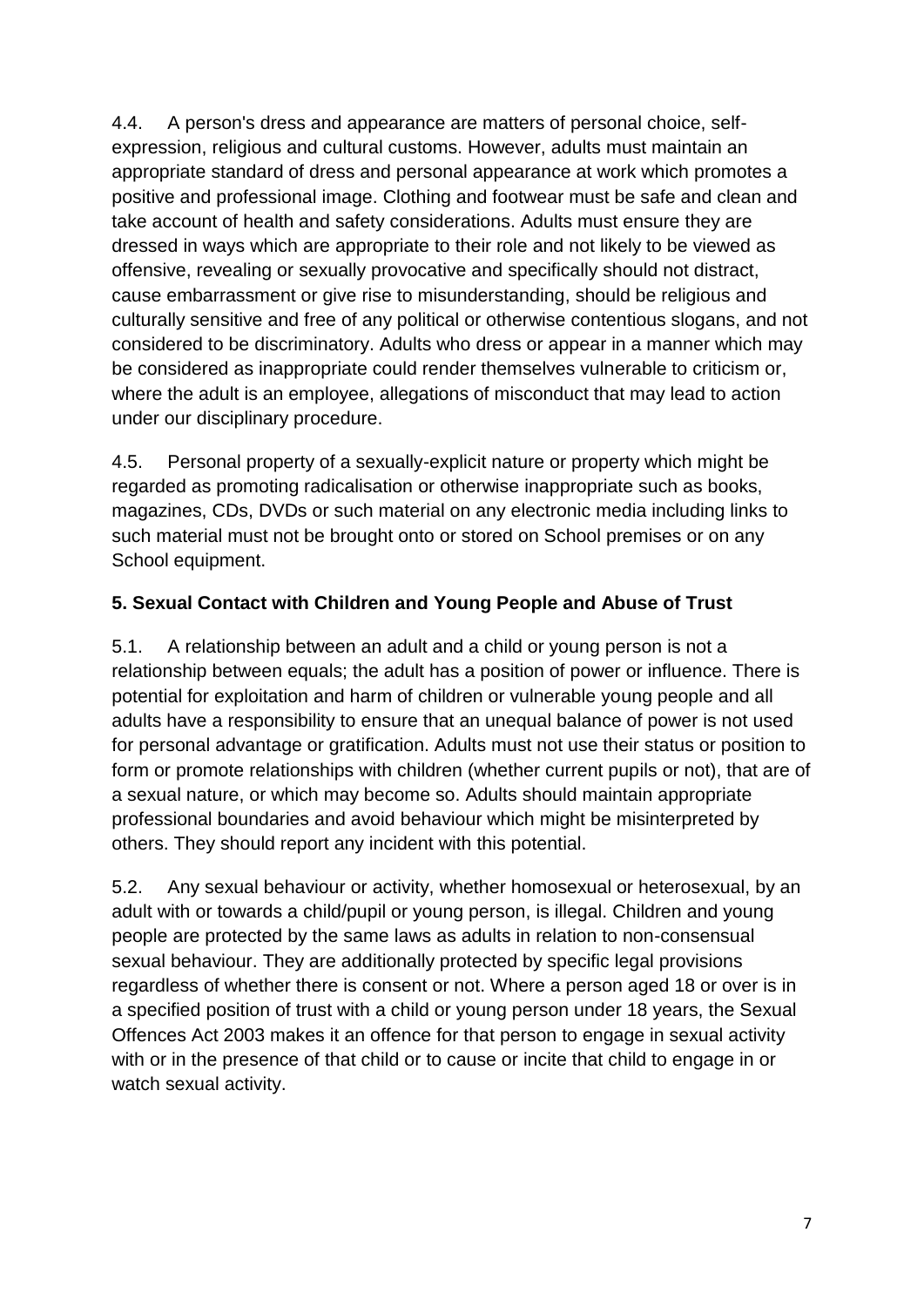5.3. Sexual behaviour includes non-contact activities, such as causing a child or young person to engage in or watch sexual activity or the production of indecent images of children. 'Working Together to Safeguard Children', Appendix A defines sexual abuse as "…forcing or enticing a child or young person to take part in sexual activities, not necessarily involving a high level of violence, whether or not the child is aware of what is happening…"

5.4. Adults must not have sexual relationships with pupils or have any form of communication with a child, which could be interpreted as sexually suggestive or provocative i.e. verbal comments, letters, notes, texts, electronic mail, phone calls, social networking contact or physical contact. The adult should not make sexual remarks to, or about, a child or discuss their own sexual relationships with or in the presence of pupils. Adults should take care that their language or conduct does not give rise to comment or speculations. Attitudes, demeanour and language all require care and thought.

5.5. There are occasions when adults embark on a course of behaviour known as 'grooming' where the sole purpose is to gain the trust of a child or young person, and manipulate that relationship so that sexual abuse can take place. Adults should be aware that conferring special attention without good reason or favouring a pupil has the potential to be construed as being part of a 'grooming' process, which is a criminal offence.

## **6. Infatuations and Crushes**

6.1. A child or young person may develop an infatuation with an adult who works with them. An adult, who becomes aware (may receive a report, overhear something, or otherwise notice any sign, no matter how small or seemingly insignificant) that a pupil has become or may be becoming infatuated with them or a colleague, must report this without delay to the Headteacher or the most senior manager, so that appropriate action can be taken to avoid any hurt, distress or embarrassment. The situation will be taken seriously and the adult should be careful to ensure that no encouragement of any kind is given to the pupil. It should also be recognised that careless and insensitive reactions may provoke false accusations.

6.2. Examples of situations which must be reported are given below:

Where an adult is concerned that they might be developing a relationship with a pupil which could have the potential to represent an abuse of trust

Where an adult is concerned that a pupil is becoming attracted to them or that there is a developing attachment or dependency

Where an adult is concerned that actions or words have been misunderstood or misconstrued by a pupil such that an abuse of trust might be wrongly suspected by others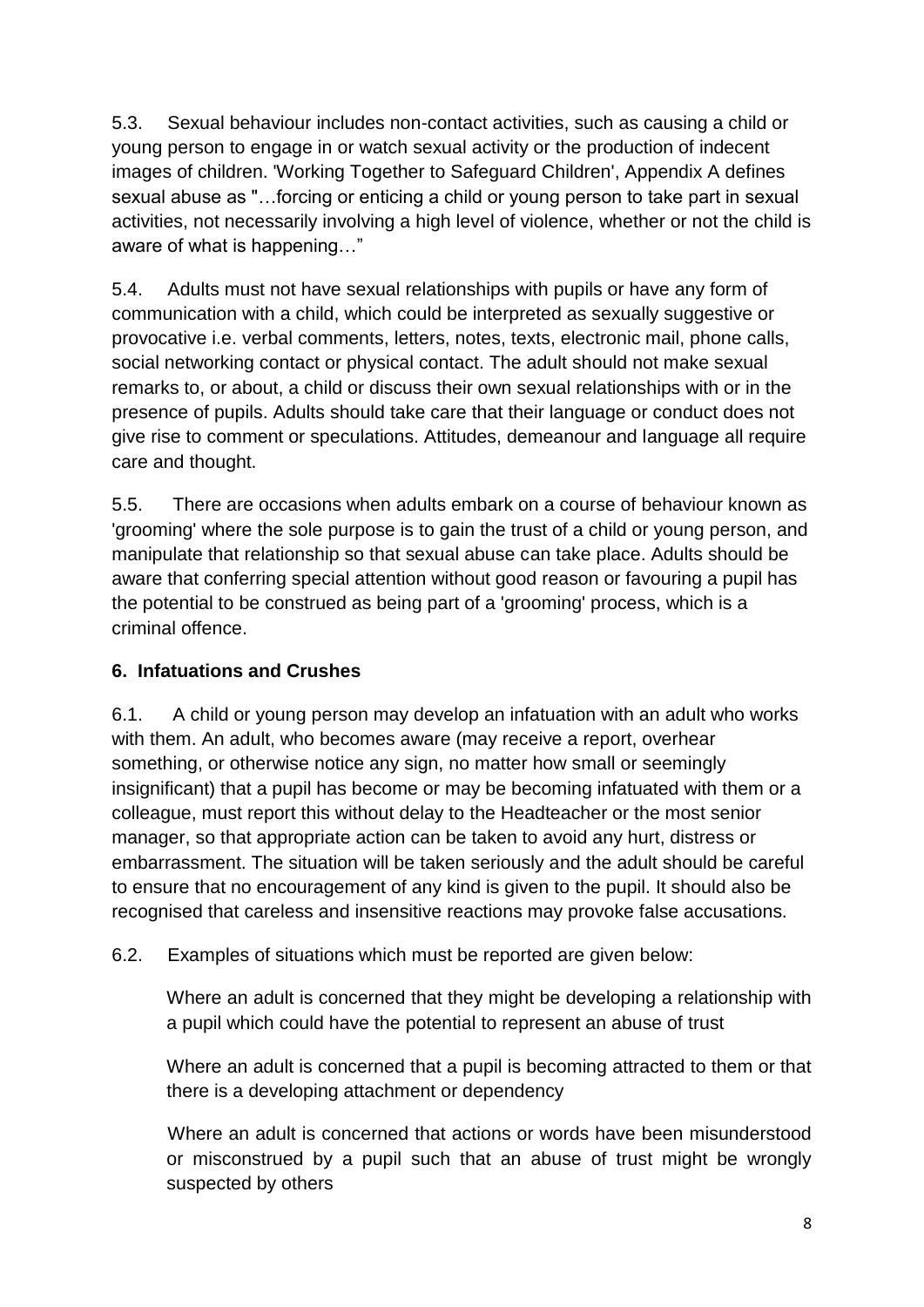Where an adult is concerned about the apparent development of a relationship by another adult or receives information about such a relationship

## **7. Gifts, Rewards, Favouritism and Exclusion**

7.1. It is against the law for public servants to take bribes. Adults need to take care that they do not accept any gift that might be construed by others as a bribe, or lead the giver to expect preferential treatment. There are occasions when pupils or parents/carers wish to pass small tokens of appreciation to adults e.g. at Christmas or as a thank you and this is acceptable. However, it is unacceptable to receive gifts on a regular basis or of any significant value.

7.2. Personal gifts must not be given to pupils or their families/carers. This could be misinterpreted as a gesture either to bribe or groom. It might be perceived that a 'favour' of some kind is expected in return. Any reward given to a pupil should be consistent with the School's behaviour or rewards policy, recorded, and not based on favouritism.

7.3.. Care should be taken when selecting children for specific activities, jobs, privileges and when pupils are excluded from an activity in order to avoid perceptions of favouritism or injustice. Methods of selection and exclusion should be subject to clear, fair and agreed criteria.

## **8. Social Contact and Social Networking**

8.1. Communication between pupils and adults, by whatever method, should take place within clear and explicit professional boundaries. This includes the wider use of technology such as mobile phones, tablets, text messages, emails, instant messages, websites, social media such as Facebook, Twitter, Instagram, chatrooms, forums, blogs, apps such as Whatsapp, gaming sites, digital cameras, videos, webcams and other handheld devices. Adults should not share any personal information with pupils and they should not request, or respond to, any personal information from the child/young person, other than that which might be appropriate as part of their professional role. They should ensure that all communications are transparent and avoid any communication that could be interpreted as 'grooming behaviour'.

8.2. Adults must not give their personal contact details such as home/mobile phone number; home or personal e-mail address or social networking details to pupils unless the need to do so is agreed in writing with senior management. If, for example, a pupil attempts to locate an adult's personal contact details and attempts to contact or correspond with them, the adult should not respond and must report the matter to their manager.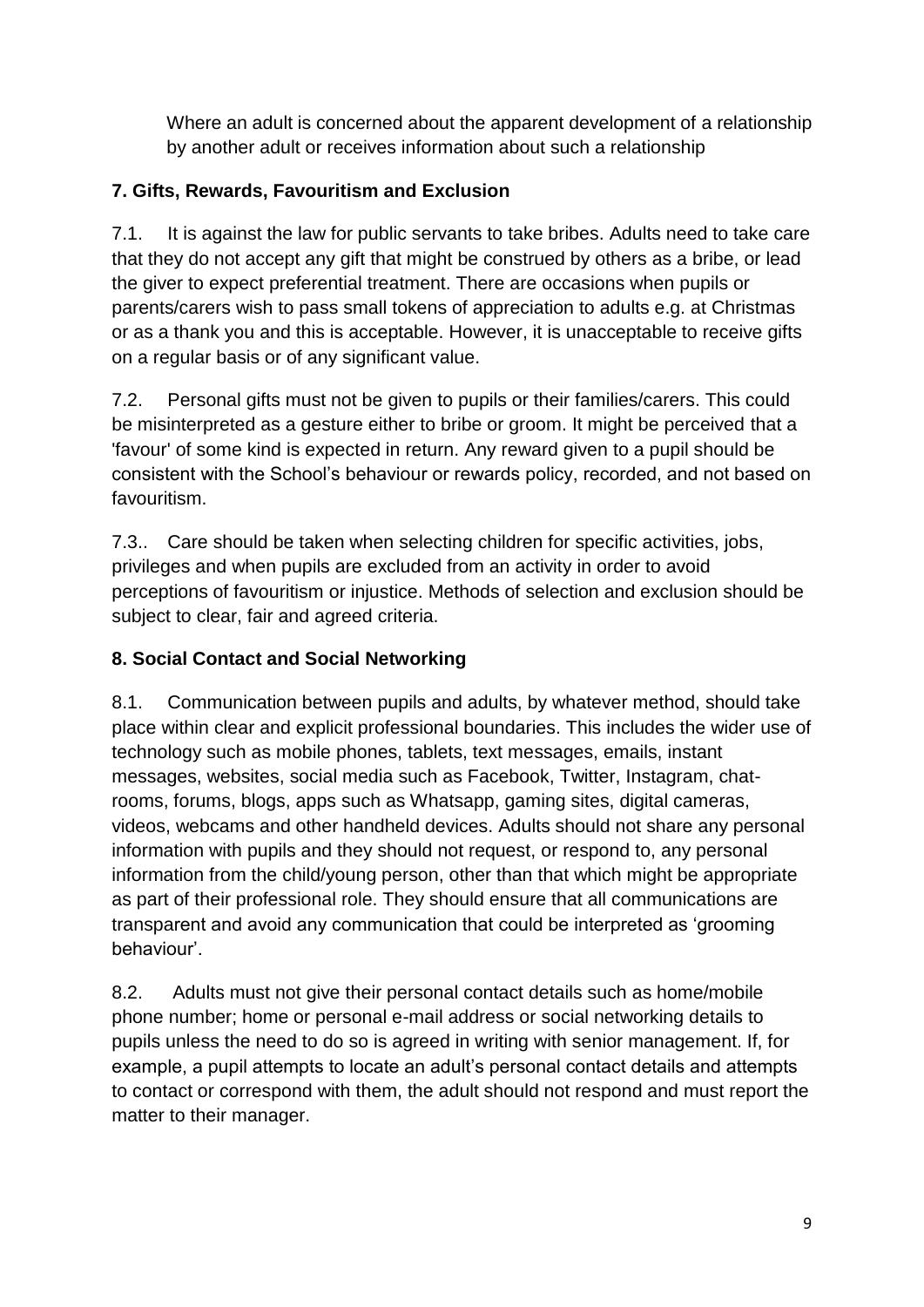8.3. It is recommended that adults ensure that all possible privacy settings are activated to prevent pupils from making contact on personal profiles and to prevent pupils from accessing photo albums or other personal information which may appear on social networking sites.

8.4. Adults are personally responsible for what they communicate in social media and must bear in mind that what is published might be read by us, pupils, parents and carers, the general public, future employers and friends and family for a long time. Adults must ensure that their online profiles are consistent with the professional image expected by us and must not post material which damages the reputation of the School or which causes concern about their suitability to work with children and young people. Those who post material which may be considered as inappropriate could render themselves vulnerable to criticism or, in the case of an employee, allegations of misconduct which may be dealt with under the disciplinary procedure. Even where it is made clear that the writer's views on such topics do not represent those of the School, such comments are inappropriate.

8.5. Adults are advised not to have any online friendships with any young people under the age of 18 unless they are family members or close family friends. Adults are advised not to have online friendships with parents or carers of pupils or members of the Governing Body/Trustees. Where such online friendships exist, adults must ensure appropriate professional boundaries are maintained.

8.6. It is acknowledged that adults may have genuine friendships and social contact with parents or carers of pupils, independent of the professional relationship. Adults should, however:

Inform senior management of any relationship with a parent/carer where this extends beyond the usual parent/carer/professional relationship

Advise senior management of any regular social contact they have with a pupil or parent/carer, which could give rise to concern

Inform senior management of any requests or arrangements where parents/carers wish to use their services outside of the workplace e.g. babysitting, tutoring

Always approve any planned social contact with pupils or parents/carers with senior colleagues, for example, when it is part of a reward scheme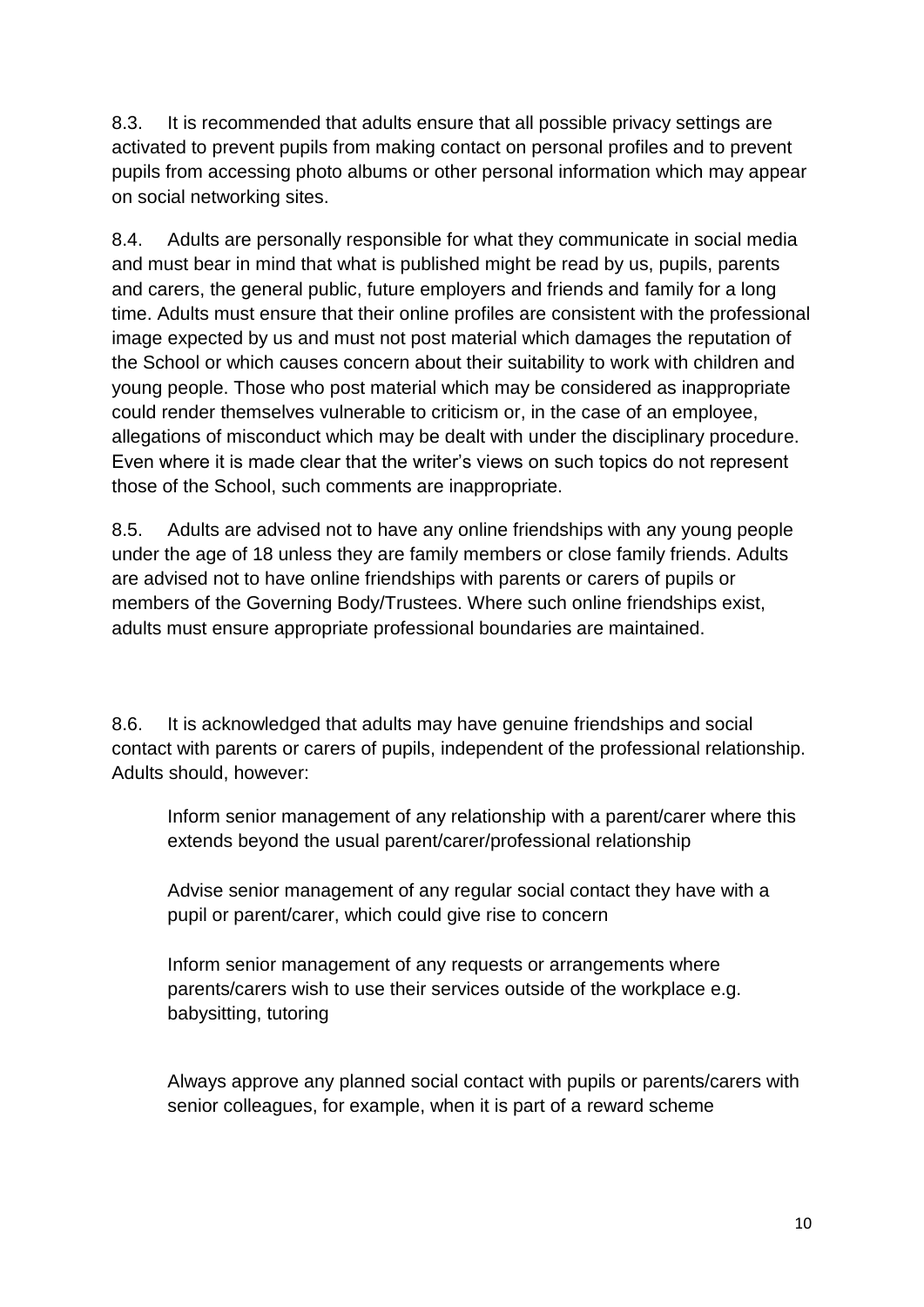If a parent/carer seeks to establish social contact, or if this occurs coincidentally, the adult should exercise their professional judgment and should ensure that all communications are transparent and open to scrutiny.

8.7. Some employees may, as part of their professional role, be required to support a parent or carer. If that person comes to depend upon the employee or seeks support outside of their professional role this should be discussed with senior management and, where necessary, referrals made to the appropriate support agency.

## **9. Physical Contact, Personal Privacy and Personal Care**

9.1. There are occasions when it is entirely appropriate and proper for employees to have physical contact with pupils, but it is crucial that they only do so in ways appropriate to their professional role and in relation to the pupil's individual needs and any agreed care plan. When physical contact is made with pupils this should be in response to their needs at the time, of limited duration and appropriate given their age, stage of development, gender, ethnicity, culture and background. Employees must use their professional judgement at all times. It is not possible to be specific about the appropriateness of each physical contact, since an action that is appropriate with one pupil in one set of circumstances may be inappropriate in another, or with a different pupil.

9.2. Physical contact should never be secretive or casual, or for the gratification of the adult, or represent a misuse of authority. Adults should never touch a pupil in a way which may be considered indecent. If an adult believes that an action could be misinterpreted, the incident and circumstances should be reported as soon as possible [to the manager and recorded in the School's incident book, and, if appropriate, a copy placed on the pupil's file].

9.3. Physical contact, which occurs regularly with a pupil or pupils, is likely to raise questions unless the justification for this is part of a formally agreed plan (for example in relation to pupils with SEN or physical disabilities). Any such contact should be the subject of an agreed and open School policy and subject to review. Where feasible, employees should seek the pupil's permission before initiating contact. Adults should listen, observe and take note of the pupil's reaction or feelings and, so far as is possible, use a level of contact which is acceptable to the pupil for the minimum time necessary.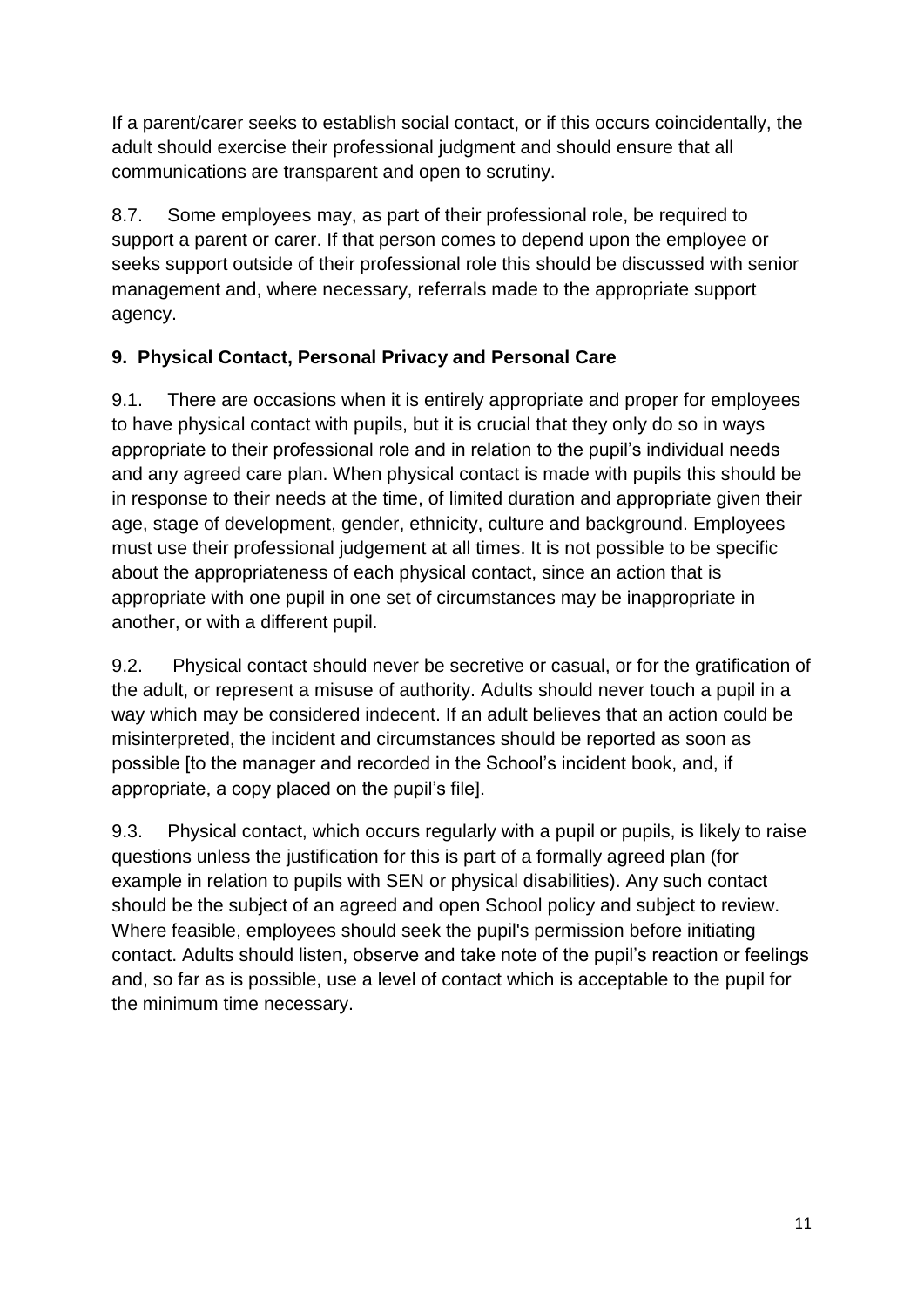## **10. Behaviour Management and Physical Intervention**

10.1. All pupils have a right to be treated with respect and dignity. Adults must not use any form of degrading treatment to punish a pupil. The use of sarcasm, demeaning or insensitive comments towards pupils is not acceptable in any situation. Deliberately intimidating pupils by shouting aggressively, hectoring or overbearing physical presence is not acceptable in any situation. Any sanctions or rewards used should be part of our Behaviour Policy.

10.2. Physical intervention can only be justified in exceptional circumstances. Nonstatutory guidance is available from the Department of Education website. See 'Use of reasonable force - advice for Head Teachers, Staff and Governing Bodies'. Adults may legitimately intervene to prevent a pupil from committing a criminal offence, injuring themselves or others, causing damage to property, engaging in behaviour prejudicial to good order and to maintain good order and discipline. Adults should have regard to the health and safety of themselves and others. It is always unlawful to use force as a punishment. The use of unwarranted physical force is likely to constitute a criminal offence.

10.3. Where a pupil has specific needs in respect of particularly challenging behaviour, a positive handling plan, including a risk assessment, should be put in place and agreed by all parties. Where it is judged that a pupil's behaviour presents a serious risk to themselves or others, a robust risk assessment that is regularly reviewed and a physical intervention plan, where relevant, must be put in place. All incidents and subsequent actions should be recorded and reported to a manager and the pupil's parents/carers. Where it can be anticipated that physical intervention is likely to be required, a plan should be put in place that the pupil and parents/carers are aware of and have agreed to. Parental consent does not permit the use of unlawful physical intervention or deprive a pupil of their liberty. The School has separate policies on Behaviour Management and the Use of Physical Intervention.

#### **11. First Aid and Medication**

11.1. The School has a separate policy on supporting pupils with a medical condition. Employees should have regard to the statutory guidance 'Supporting pupils at school with medical conditions' DfE December 2015, which includes advice on managing medicines. All settings must have an adequate number of qualified first aiders/appointed persons. Employees must have had the appropriate training and achieved the necessary level of competency before administering first aid or medication or taking on the responsibility to support pupils with medical conditions. If an adult is concerned or uncertain about the amount or type of medication being given to a pupil this should be discussed with the Designated Safeguarding Lead.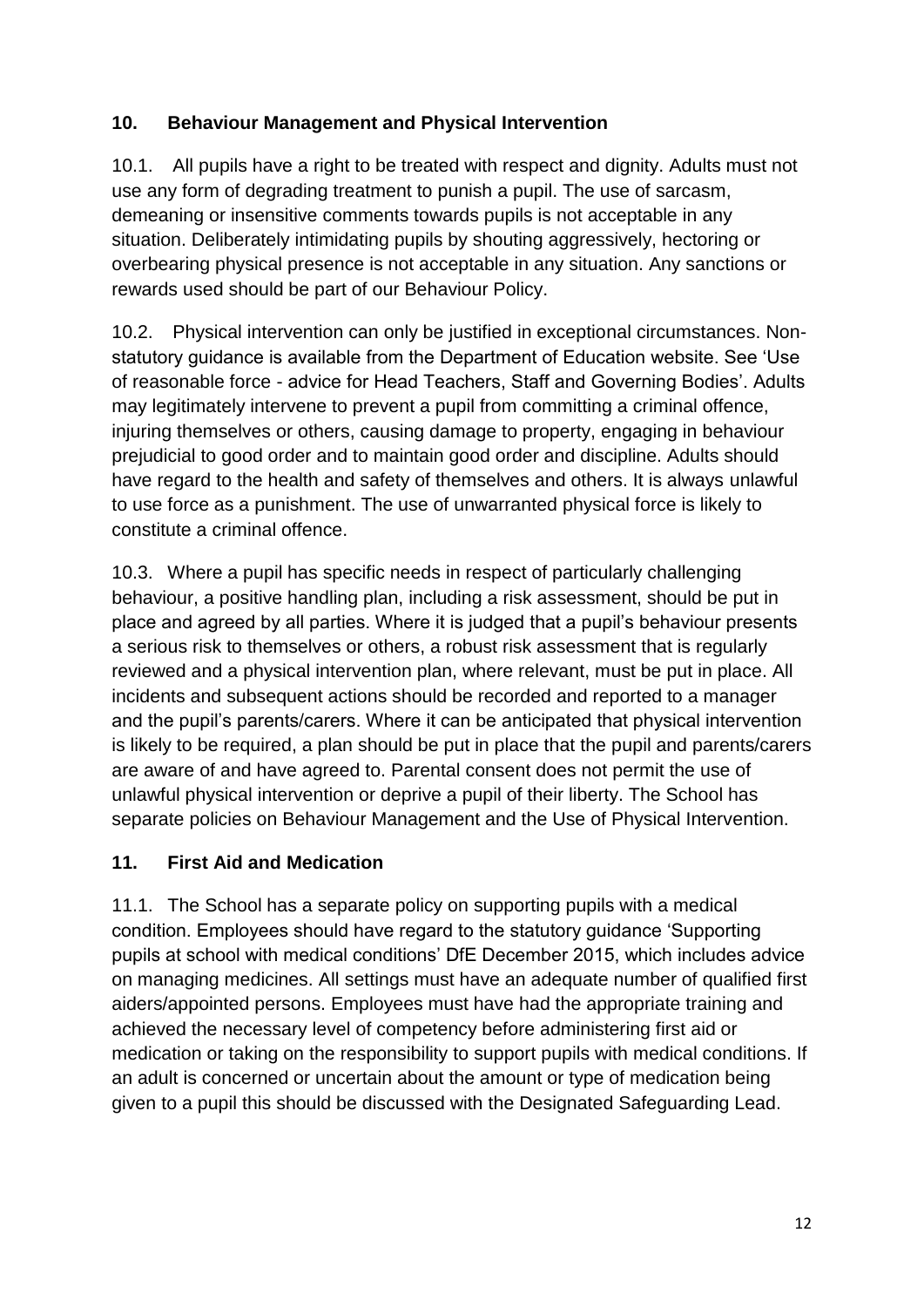11.2. Adults taking medication that may affect their ability to care for children should seek medical advice regarding their suitability to do so and should not work with pupils whilst taking medication unless medical advice confirms that they are able to do so. Adult medication on the premises must be securely stored out of the reach of children.

## **12. One to One Situations and Meetings with Pupils**

12.1. One to one situations have the potential to make children/young persons more vulnerable to harm by those who seek to exploit their position of trust. Adults working in one to one settings with pupils may also be more vulnerable to unjust or unfounded allegations being made against them. Adults must recognise this possibility and plan and conduct such meetings accordingly. Every attempt should be made to ensure that the safety and security needs of both adults and pupils are met. Managers should undertake a risk assessment in relation to the specific nature and implications of one to one work for each adult and pupil, which should be reviewed regularly. Where such a meeting is demonstrably unavoidable, it is advisable to avoid remote or secluded areas and to ensure that the door of the room is left open and/or visual/auditory contact with others is maintained. Any arrangements should be reviewed on a regular basis.

12.2. Pre-arranged meetings with pupils away from the premises or on the School site when the School is not in session are not permitted unless written approval is obtained from their parent/carer and the Headteacher or another senior colleague with delegated authority.

12.3. No pupil should be in or invited into, the home of an adult who works with them unless they are family members or close family friends, in which case adults are advised to notify their line manager. Pupils must not be asked to assist adults with jobs or tasks at or in their private accommodation or for their personal benefit.

12.4. There are occasions during exam periods when timetables clash and arrangements need to be made to preserve the integrity of the examination process. In these circumstances, exam boards may allow candidates to take an exam the following morning, including Saturdays. The examination board requires the centre to determine a method of supervision on journeys to and from the centre and overnight, which ensures the candidate's wellbeing. This supervision may be undertaken by a parent/carer or, employees may be asked to volunteer to supervise pupils, which may with prior approval be in their own home.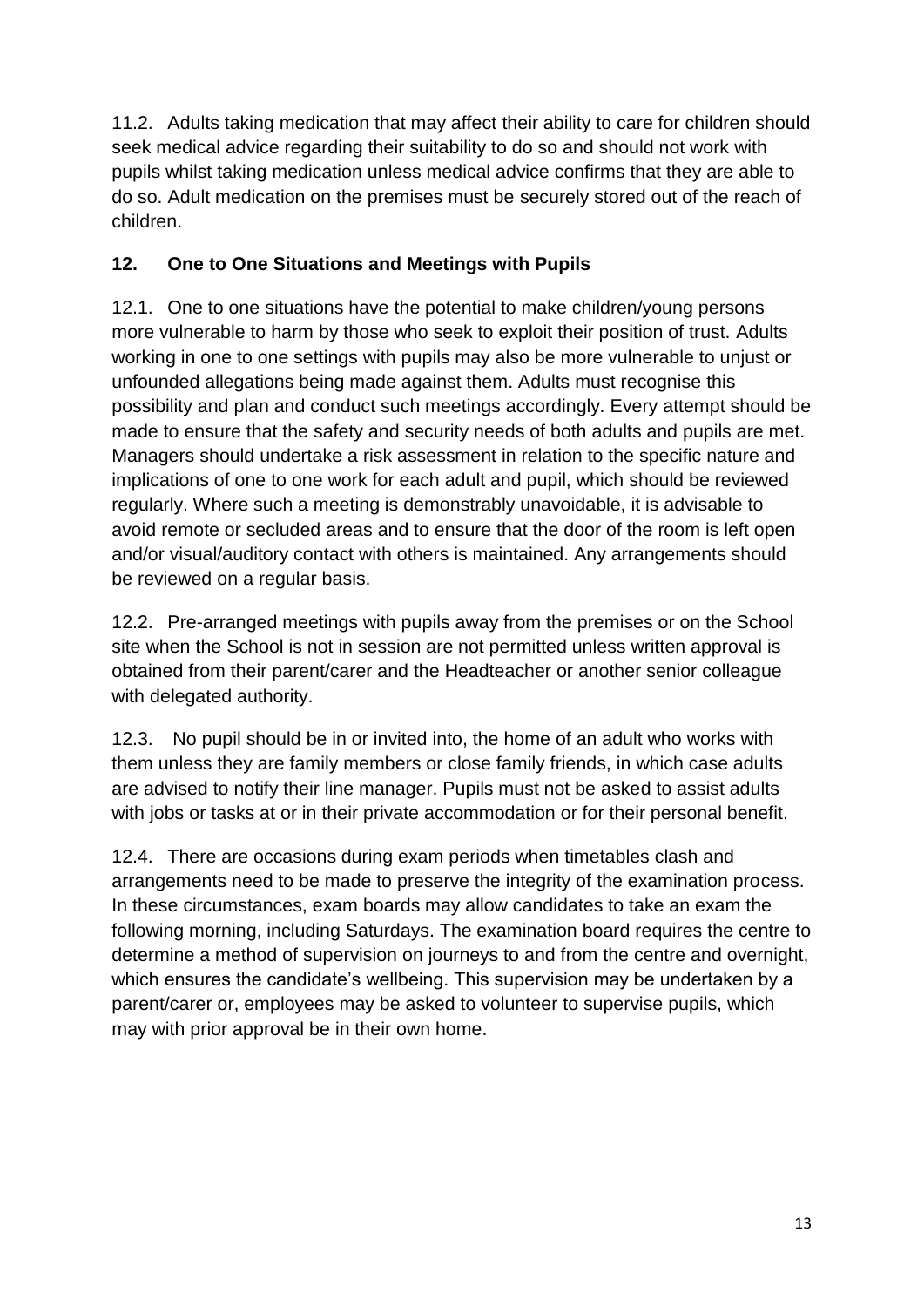12.5. Other than in an emergency, an adult must not enter a pupil's home if the parent/carer is absent. Always make detailed records including times of arrival and departure and ensure any behaviour or situation that gives rise to concern is discussed with a senior manager/Headteacher. A risk assessment should be undertaken and appropriate risk management measures put in place prior to any planned home visit taking place. In the unlikely event that little or no information is available, home visits should not be made alone. The School has a separate home visit and lone-working policy.

## **13. Transporting Pupils**

13.1. In certain situations, e.g. out of school activities, adults may agree to transport pupils. Transport arrangements should be made in advance by a designated employee who will be responsible for planning and overseeing all transport arrangements and respond to any concerns that may arise. Wherever possible and practicable, transport should be provided other than in private vehicles, with at least one adult additional to the driver acting as an escort

13.2. Adults should ensure that their behaviour is safe and that the transport arrangements and the vehicle meet all legal requirements. They must ensure that the vehicle is roadworthy and appropriately insured and that the maximum capacity is not exceeded. It is a legal requirement that all passengers wear seatbelts and the driver should ensure that they do so. The driver should be aware of the current legislation concerning the use of car seats for younger children where applicable. It is illegal to drive using hand-held phones or similar devices and the driver must ensure that they adhere to all driving regulations.

13.3. It is inappropriate for adults to offer lifts to a pupil, unless the need has been agreed with a manager and, if this falls outside their normal working duties, has been agreed with parents/carers.

13.4 There may be occasions where a pupil requires transport in an emergency situation or where not to give a lift may place a pupil at risk. Such circumstances must always be recorded and reported to a senior manager and parents/carers.

## **14. Educational Visits and School C**lubs

14.1. Adults should take particular care when supervising pupils in the less formal atmosphere of an educational visit, particularly in a residential setting, or after-school activity. Adults remain in a position of trust and the same standards of conduct apply. Please refer to the School's policy on educational visits and the Health and Safety policy.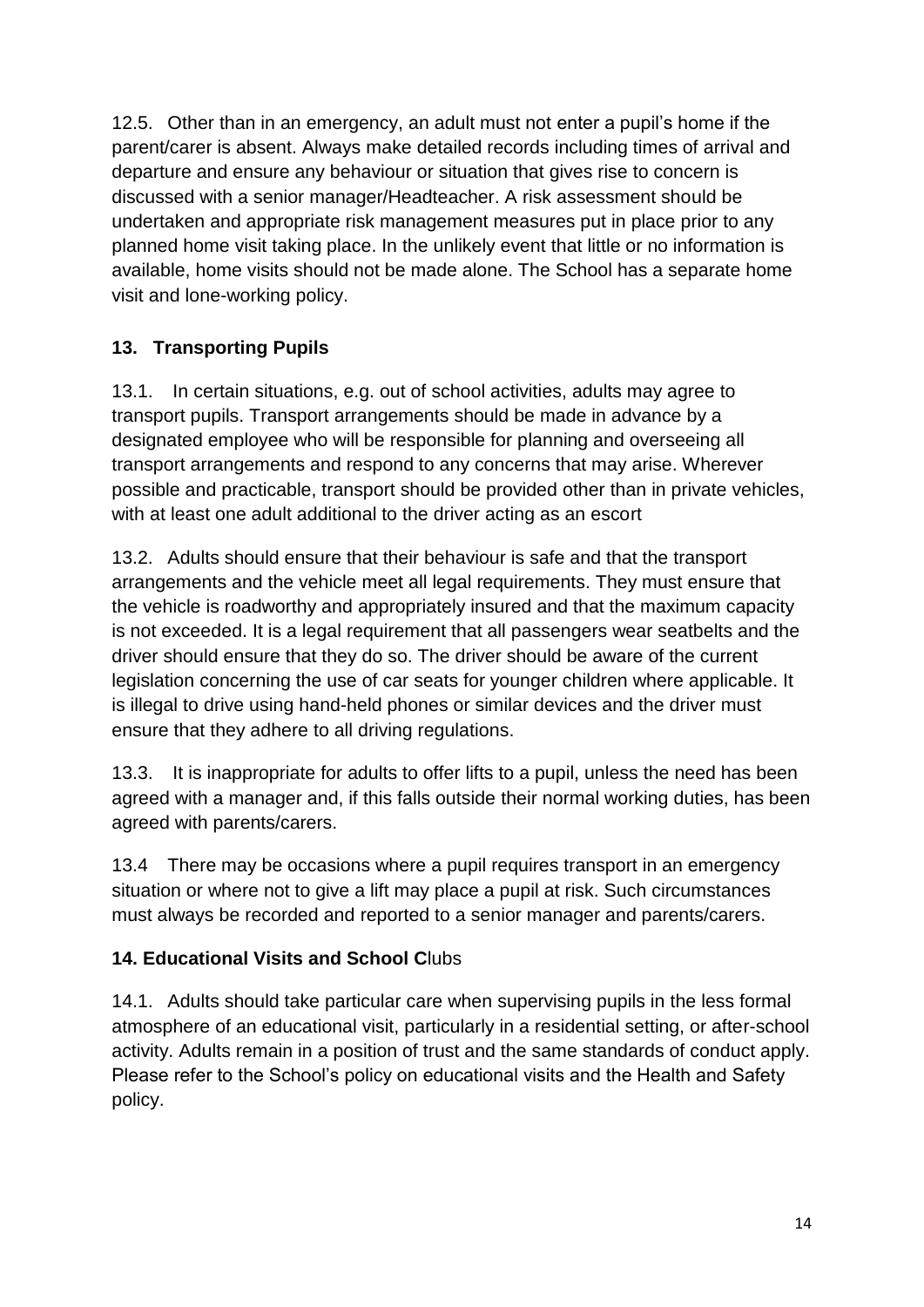## **15. Curriculum**

15.1. Some areas of the curriculum can include or raise a subject matter which is sexually explicit, of a political, cultural, religious or an otherwise sensitive nature. Care should be taken to ensure that resource materials cannot be misinterpreted and clearly relate to the learning outcomes identified by the lesson plan. This plan should highlight particular areas of risk and sensitivity.

15.2. The curriculum can sometimes include or lead to an unplanned discussion about subject matter of a sexually explicit, political, cultural, religious or otherwise sensitive nature. Responding to pupils' questions can require careful judgement and adults must take guidance in these circumstances from the Designated Safeguarding Lead. Adults must not enter into or encourage inappropriate discussion about sexual, political or religious activity or behaviour or, discussions which may offend or harm others. Adults should take care to protect children from the risk of radicalisation and should act in accordance with advice given under Part 1 of Keeping Children Safe in Education DfE and accordingly must not express any prejudicial views or, attempt to influence or impose their personal values, attitudes or beliefs on pupils.

15.3. Please refer to the School's policy on relationships and sex education (RSE) and, the policy on spiritual, moral, social and cultural development (SMSC), which promotes fundamental British values. Care should be taken to comply with these policies and ensure they are consistently applied.

## **16. Photography, Videos and other Creative Arts**

16.1. Please refer to the School's guidance on e-safety, the use of images and the consent forms therein. Adults should have regard to the ICO CCTV code of practice and the guidance 'Taking Photographs in Schools'.

16.2. Many educational activities involve the taking or recording of images. This may be undertaken as part of the curriculum, extra school activities, for displays, publicity, to celebrate achievement or, to provide evidence of the activity. An image of a child is personal data and it is, therefore, a requirement under Data Protection Legislation that explicit consent is obtained from the parent/carer of a child before any images are made such as those used for School web sites, notice boards, productions or other purposes, unless an alternative legal justification for processing this data is applicable.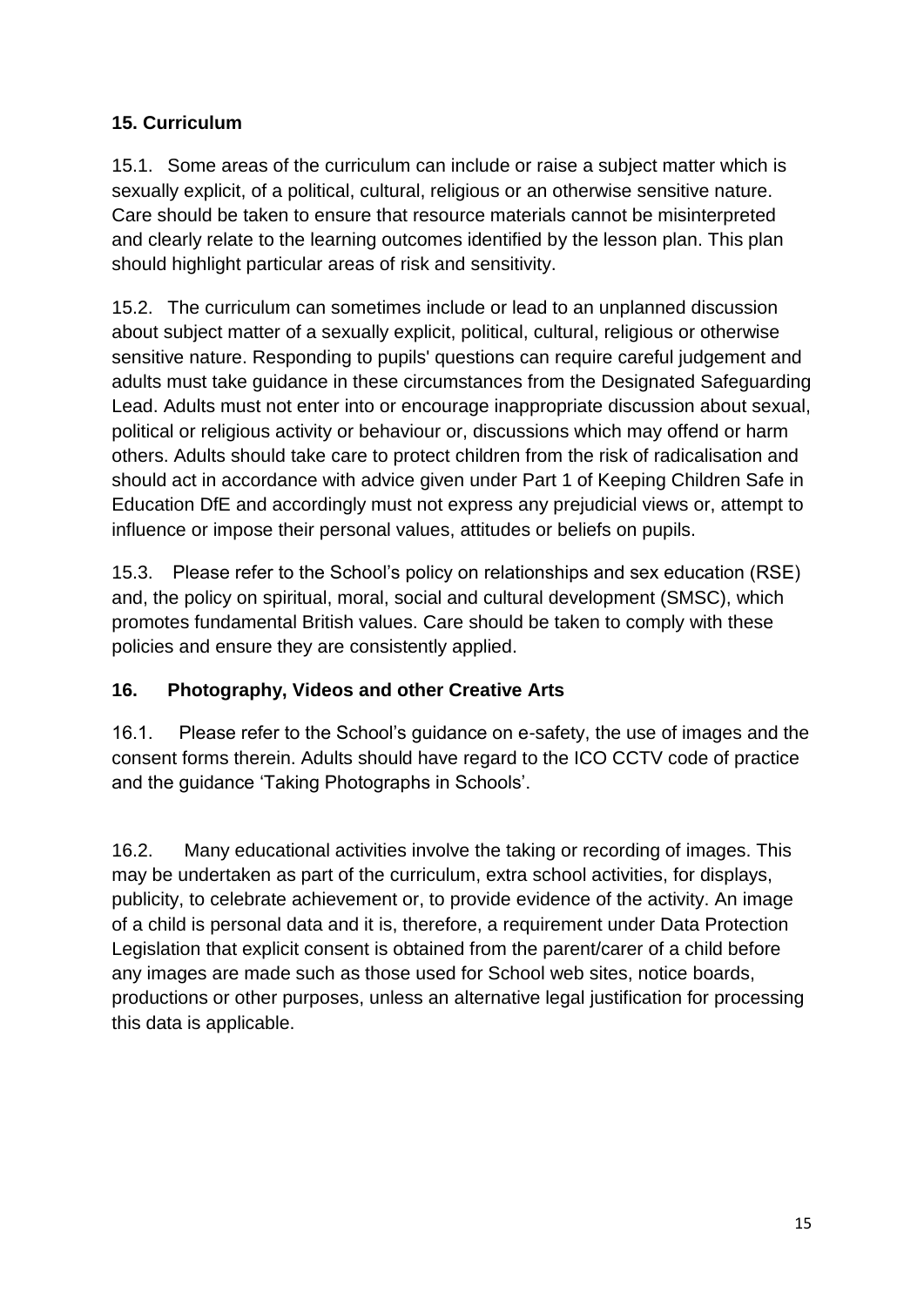16.3. Adults need to be aware of the potential for such images to be taken and/or misused to create indecent images of children and/or for 'grooming' purposes. Careful consideration should be given as to how these activities are organised and undertaken. There should be an agreement as to whether the images will be destroyed or retained for further use, where these will be stored and who will have access to them.

16.4. Adults should remain sensitive to any pupil who appears uncomfortable and should recognise the potential for misinterpretation. It is also important to take into account the wishes of the child, remembering that some children do not wish to have their photograph taken.

16.5. Adults should only use equipment provided or authorised by the School to make/take images and should not use personal equipment, mobile telephones or any other similar devices to make/take images.

16.6. The following guidance should be followed:

If a photograph is used, avoid naming the pupil

If the pupil is named, avoid using the photograph

Photographs/images must be securely stored and used only by those authorised to do so

Be clear about the purpose of the activity and about what will happen to the photographs/images when the lesson/activity is concluded

Only retain images when there is a clear and agreed purpose for doing so

Ensure that a senior colleague is aware that the photography/image equipment is being used and for what purpose

Ensure that all photographs/images are available for scrutiny in order to screen for acceptability

Be able to justify the photographs/images made

Do not take images of pupils for personal use

Only take images where the pupil consents to this

Do not take photographs in one to one situations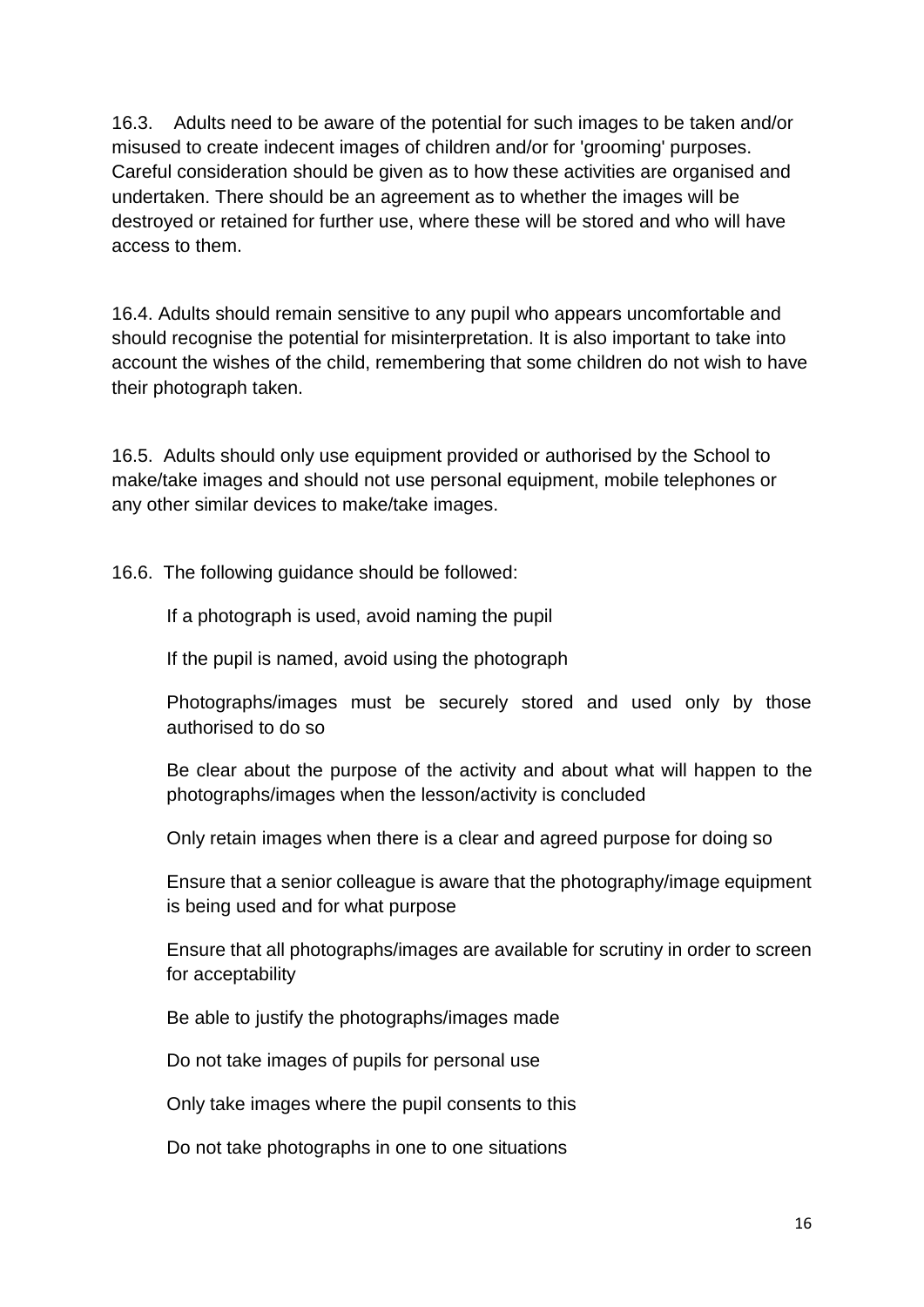Do not display or distribute photographs/images of pupils unless there is consent to do so from the parent/carer

Only publish images of pupils where they and their parent/carer have given explicit written consent to do so

Do not take images of pupils in a state of undress or semi-undress

Do not take images of pupils which could be considered as indecent or sexual

Do not take images of a child's injury, bruising or similar (e.g. following disclosure of abuse) even if requested by children's social care

Do not make audio recordings of a child's disclosure

## **17. Unacceptable Use of ICT Facilities and Monitoring**

17.1. This section should be read in conjunction with the School's Acceptable Use of IC Policy. Posting, creating, accessing, transmitting, downloading, uploading or storing any of the following material (unless it is part of an authorised investigation) is likely to amount to gross misconduct and result (where the adult is employed) in summary dismissal (this list is not exhaustive):

> a) Pseudo-images of children (child abuse images), pornographic or sexually suggestive material or images of children or adults which may be construed as such in the circumstances (that is, writing, texting, pictures, films and video clips of a sexually explicit or arousing nature)

b) Any other type of offensive, obscene or discriminatory material, criminal material or material which is liable to cause distress or embarrassment to the School or others.

17.2. If indecent images of children are discovered at the premises or on the School's equipment/devices, an immediate referral should be made to the School's designated Safeguarding Lead and Headteacher (unless they are implicated) and the external Designated Officer (DO) and, if relevant, the police contacted. The images/equipment should be secured, should not be used by others and should be isolated from the network. There should be no attempt to view, tamper with or delete the images as this could jeopardise any necessary criminal investigation. If the images are of children are known to the School, a referral should also be made to children's social care in accordance with local arrangements.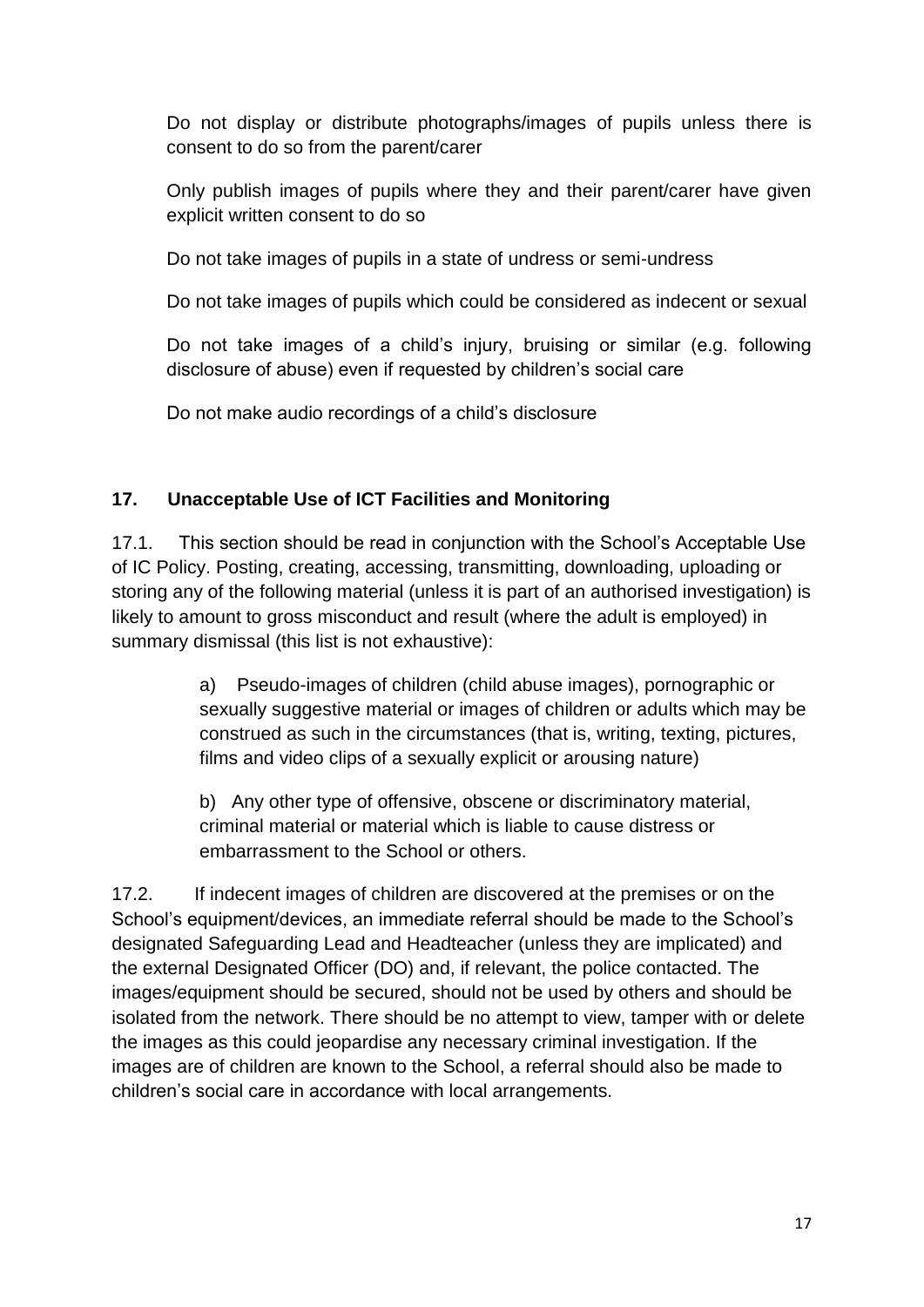17.3. The contents of our ICT resources and communications systems are our property. Therefore, adults should have no expectation of privacy in any message, files, data, document, facsimile, telephone conversation, social media post, conversation or message, or any other kind of information or communications transmitted to, received or printed from, or stored or recorded on our electronic information and communications systems. We reserve the right to monitor, intercept and review, without prior notification or authorisation from adults. Usage of our IT resources and communications systems, including but not limited to telephone, email, messaging, voicemail, CCTV, internet and social media postings and activities are monitored to ensure that our rules are being complied with and for the following purposes:

- a) To monitor whether the use of the e-mail system or the internet is legitimate and in accordance with this Code
- b) To assist in the investigation of alleged wrongful acts
- c) To comply with any legal obligation

17.4. Personal data will be stored in accordance with the School's Privacy Notices. We may store copies of data or communications for a period of time after they are created, and may delete such copies from time to time without notice. If necessary information may be handed to the police in connection with a criminal investigation.

17.5. A CCTV system monitors the School 24 hours a day. This data is recorded and may be used as evidence of any alleged wrongdoing.

17.6. Cyber-bullying can be experienced by adults as well as pupils. Adults should notify the Headteacher if they are subject to cyber-bullying. The School will endeavour to protect adults and stop any inappropriate conduct.

## **18. Reporting Concerns and Recording Incidents**

18.1. All adults must report concerns and incidents in accordance with the guidance set out in Keeping Children Safe in Education DfE and the Managing Allegations of Abuse Against Staff and Volunteers Policy. In the event of an allegation being made, or incident being witnessed, the relevant information should be immediately recorded and reported to the Headteacher, Senior Manager or Designated Safeguarding Lead, as appropriate. An employee who fails to bring a matter of concern to the attention of senior management and/or the relevant agencies will be subject to disciplinary action.

18.2. In addition to behaviours outlined elsewhere in this Code and, the types of abuse and neglect set out in Keeping Children Safe in Education DfE, the following is a non-exhaustive list of some further behaviours which would be a cause for concern: